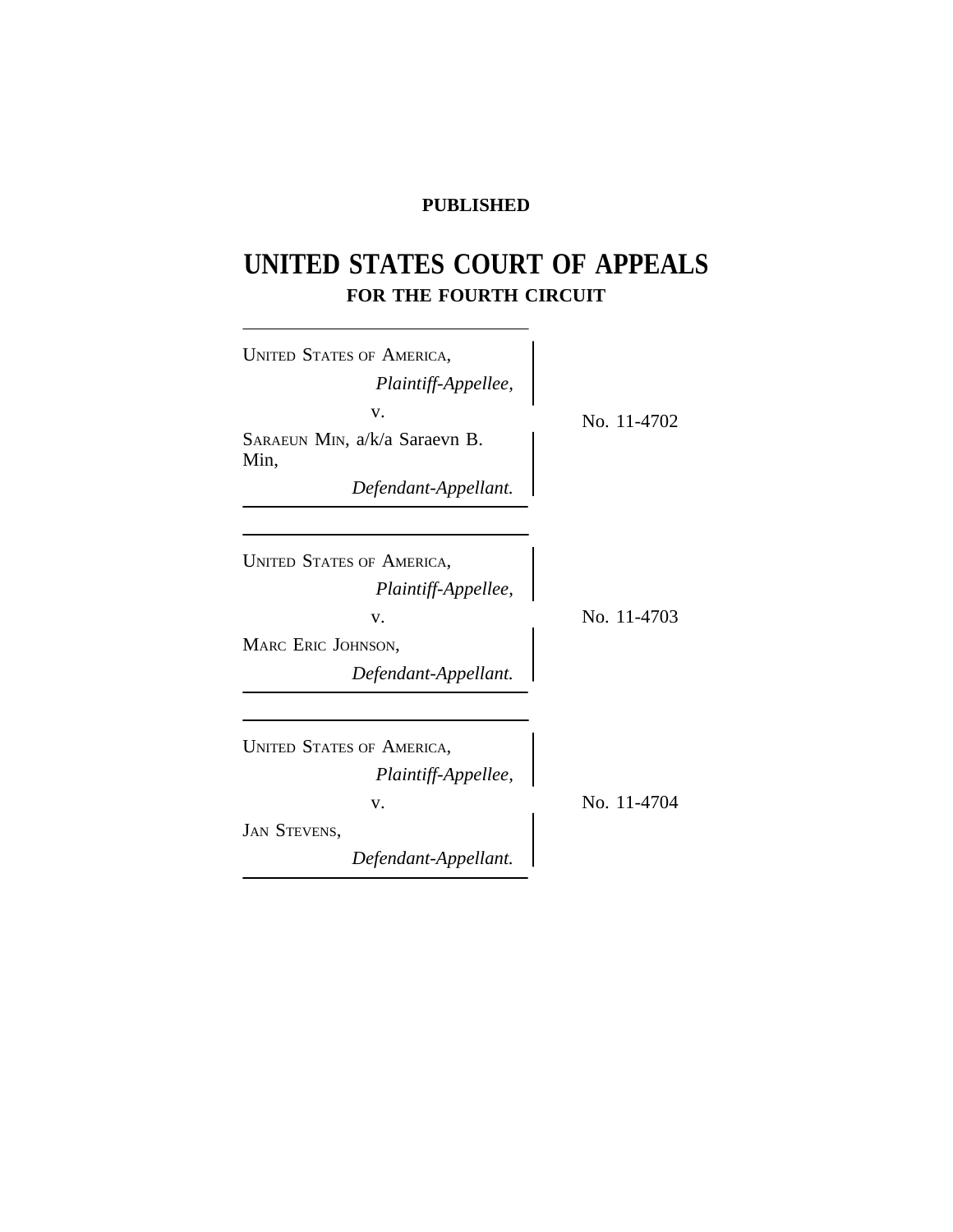| <b>UNITED STATES OF AMERICA,</b><br>Plaintiff-Appellee,<br>V.<br>SENH PHUN, a/k/a Sehn Phun, a/k/a<br>Tommy,<br>Defendant-Appellant. | No. 11-4758 |
|--------------------------------------------------------------------------------------------------------------------------------------|-------------|
| <b>UNITED STATES OF AMERICA,</b><br>Plaintiff-Appellee,<br>V.<br>JAMES DWAYNE MCCALISTER,<br>Defendant-Appellant.                    | No. 11-4795 |
| <b>UNITED STATES OF AMERICA,</b><br>Plaintiff-Appellee,<br>v.<br>KHEM UN, a/k/a Khem Roeutanck<br>Un,<br>Defendant-Appellant.        | No. 11-4796 |

Appeals from the United States District Court for the Eastern District of Virginia, at Alexandria. Liam O'Grady, District Judge. (1:10-cr-00446-LO-2; 1:10-cr-00446-LO-4; 1:10-cr-00446-LO-3; 1:10-cr-00446-LO-6; 1:10-cr-00446-LO-5; 1:10-cr-00446-LO-1)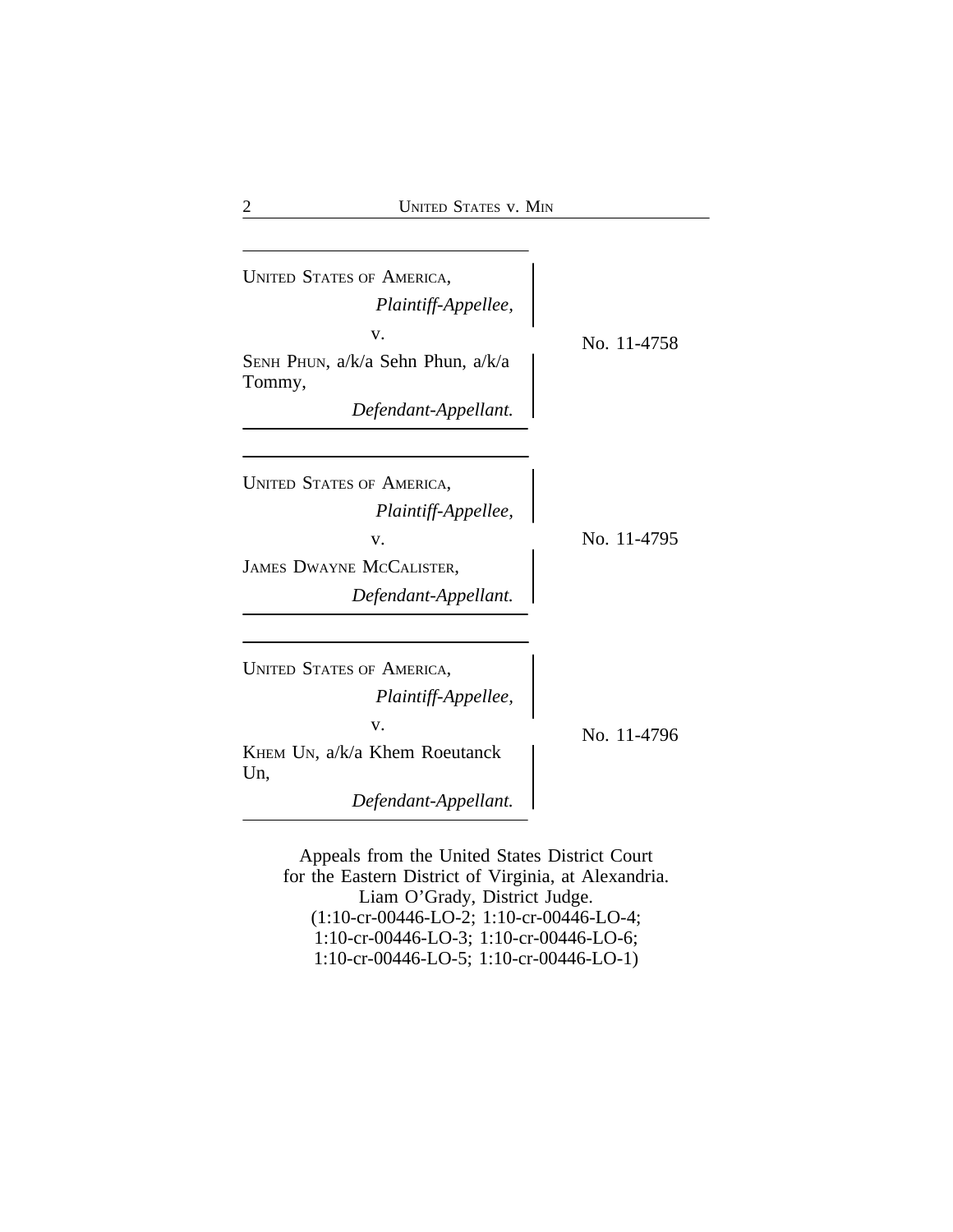UNITED STATES V. MIN 3

Argued: October 25, 2012

Decided: January 3, 2013

Before DUNCAN and DIAZ, Circuit Judges, and Catherine C. EAGLES, United States District Judge for the Middle District of North Carolina, sitting by designation.

Affirmed by published opinion. Judge Duncan wrote the opinion, in which Judge Diaz and Judge Eagles joined.

#### **COUNSEL**

**ARGUED:** Douglas Adrien Steinberg, Alexandria, Virginia; Jonathan L. Katz, Silver Spring, Maryland; Michael Steven Arif, ARIF & ASSOCIATES, PC, Springfield, Virginia; John Louis Machado, LAW OFFICE OF JOHN MACHADO, Washington, D.C., for Appellants. Marc Birnbaum, OFFICE OF THE UNITED STATES ATTORNEY, Alexandria, Virginia, for Appellee. **ON BRIEF:** John E. Gullette, Woodbridge, Virginia, for Appellant Saraeun Min; Frank G. Aschmann, ASCHMANN & ASCHMANN, Alexandria, Virginia, for Appellant Khem Un. Neil H. MacBride, United States Attorney, Mary K. Daly, Assistant United States Attorney, OFFICE OF THE UNITED STATES ATTORNEY, Alexandria, Virginia, for Appellee.

### **OPINION**

DUNCAN, Circuit Judge:

Senh Phun organized a group of associates to steal cocaine from the stash house of a drug cartel. Phun, along with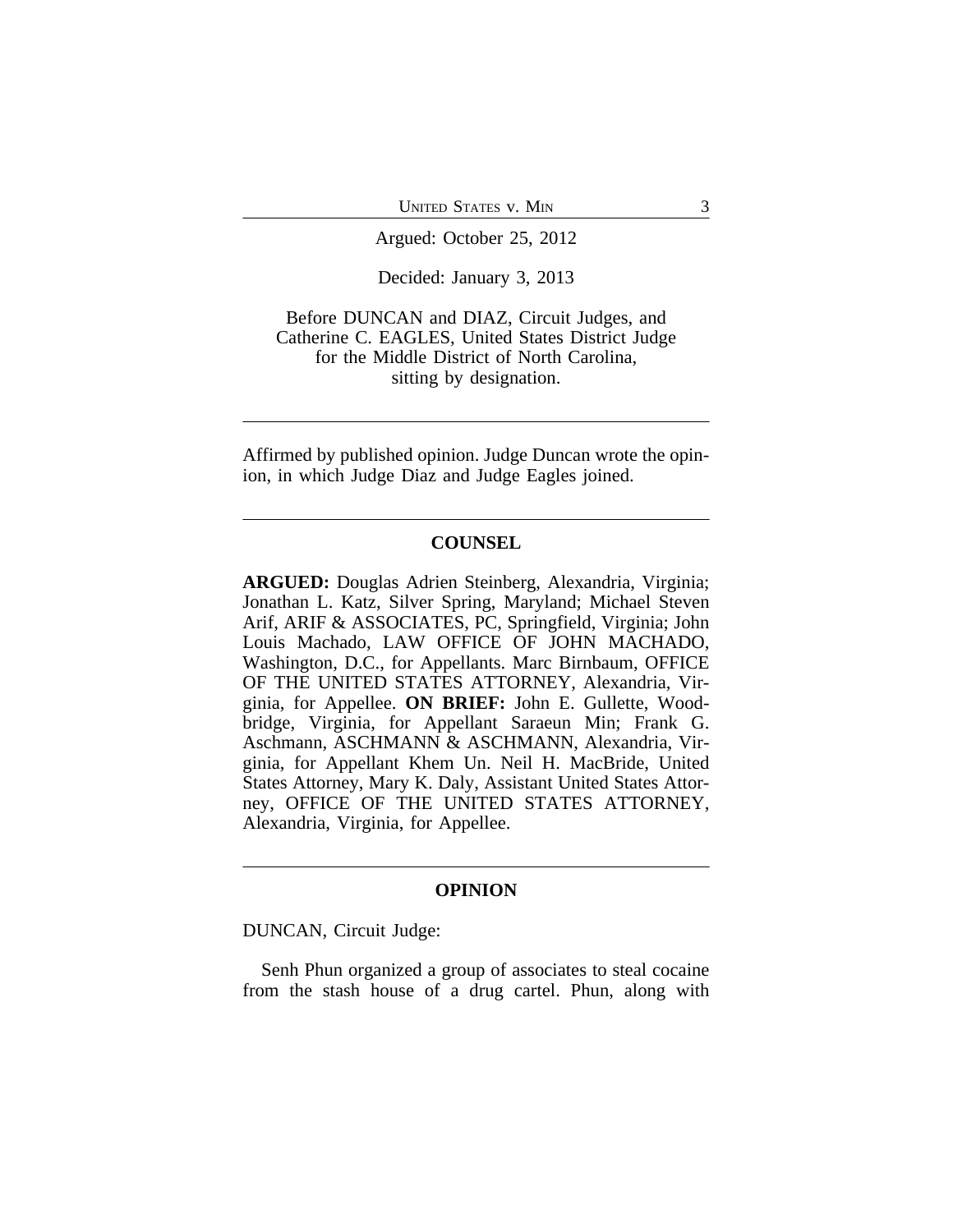Saraeun Min, Khem Un, Marc Eric Johnson, Jan Stevens, and James Dwayne McCalister (collectively, the "defendants") conspired to commit the robbery, but were arrested just before they could attempt to complete the object of their conspiracy. In fact, unbeknownst to the defendants, the stash house and the cocaine never existed, but were rather a fiction created by undercover law enforcement officers. After a joint trial, each defendant was convicted on several counts related to his participation in the conspiracy. The defendants now challenge multiple aspects of the trial and their respective convictions. Having fully considered the defendants' contentions, we affirm the judgment of the district court.

I.

#### A.

In 2010, Bureau of Alcohol, Tobacco, Firearms and Explosives ("ATF") agents began laying the foundation for a sting involving Phun. Based on information that Phun was dealing in narcotics, large quantities of marijuana, and contraband cigarettes and had previously discussed committing robbery, agents established undercover identities and, over a series of meetings, sold Phun contraband cigarettes in exchange for cash and marijuana.

At one such meeting, Detective Robert Snyder presented Phun with an opportunity to rob a drug stash location in Virginia. Snyder explained that he and his "partner" had been buying five kilograms of cocaine at a time for their "boss," that the cocaine supplier had recently failed to supply two kilograms, and that it was imperative he retrieve this missing cocaine from the supplier's stash house. This was all fiction: there was no "boss," no missing cocaine, and no stash house. But Phun took the bait and agreed to assemble a crew to undertake the robbery.

The plan was for Phun's crew to steal whatever was at the stash house, which they were told repeatedly would be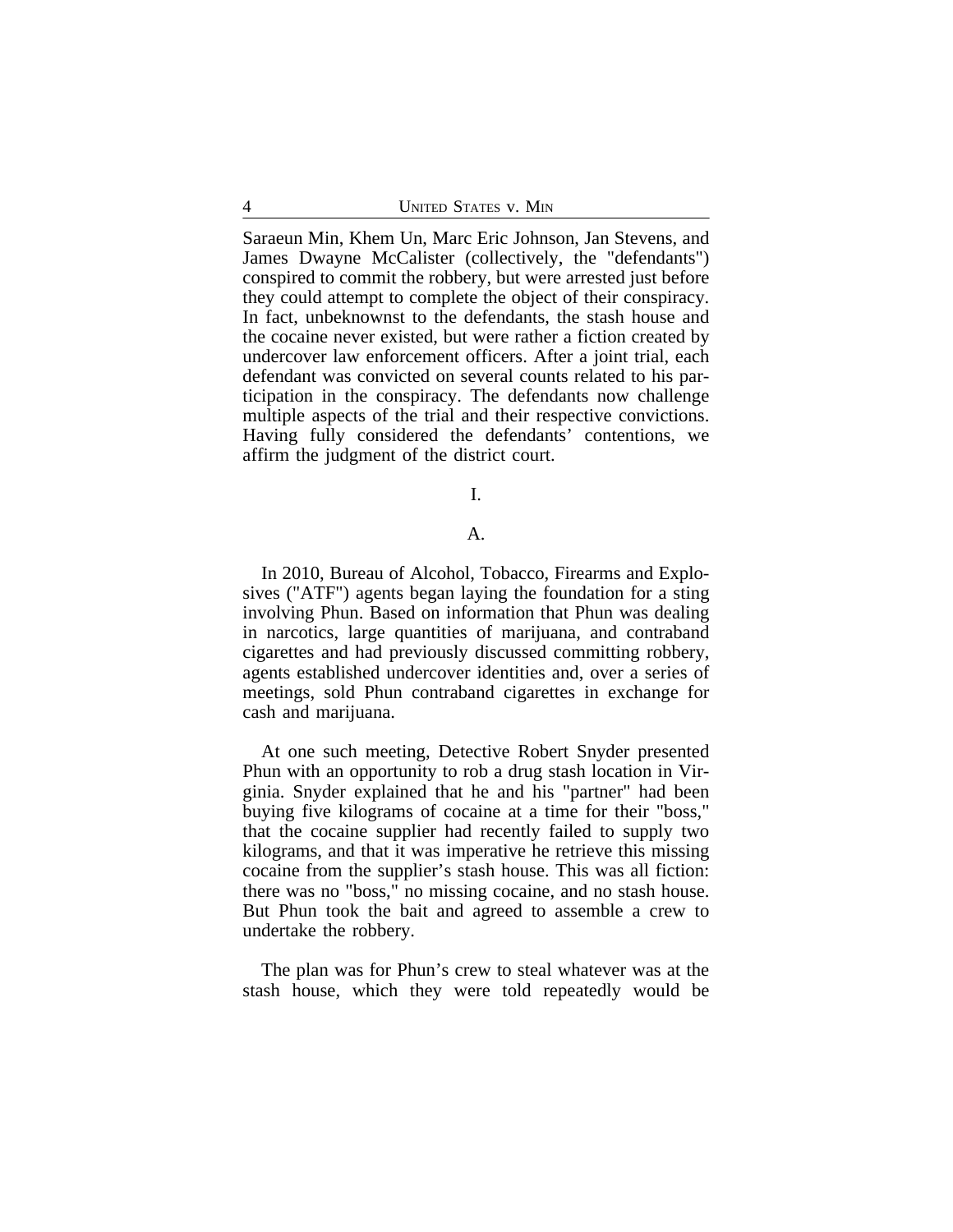| <b>UNITED STATES V. MIN</b> |  |
|-----------------------------|--|
|                             |  |

between five and ten kilograms of cocaine, and some unknown amount of cash. Snyder would receive the two kilograms of cocaine he owed his boss, and the crew would keep whatever else they were able to seize.

On October 28, 2010, the day the robbery was to occur, every defendant except Phun, who never intended to participate directly, drove to a storage facility in Virginia. There they met undercover agents waiting with a van to execute the robbery. While McCalister and Stevens remained in the defendants' rented SUV, Johnson, Min, and Un got out and discussed final details with the agents. Snyder reiterated, "[A]ll's I want is my two. There would be like at least ten in there." S.A. 96. Johnson responded, "It's ten and cash, right?" S.A. 98. The group then discussed whether and to what extent the stash house traffickers would be armed, and Snyder asked, "You got your shit though, right?" S.A. 98. All three responded in the affirmative.**<sup>1</sup>** After Snyder suggested that the crew load the van, McCalister and Stevens got out of the SUV and transferred items concealed under their clothing into the van. The agents observed McCalister and Stevens taking apart plastic molding in the van and lifting up some of the floorboards. Finally, Snyder asked all five defendants present whether they were ready to carry out the robbery, and they all nodded yes.

Shortly thereafter, law enforcement moved in on the parking lot, arresting the defendants and recovering five loaded firearms from the wheel wells of the van. Min alone waived his *Miranda* rights and confessed to his involvement in a plan to rob a drug trafficker of cocaine and money. Phun was arrested later that day in Philadelphia.

**<sup>1</sup>** Johnson said, "Oh yeah, we got it," Min said, "We got enough," and Un said, "We got something that they will see." S.A. 99.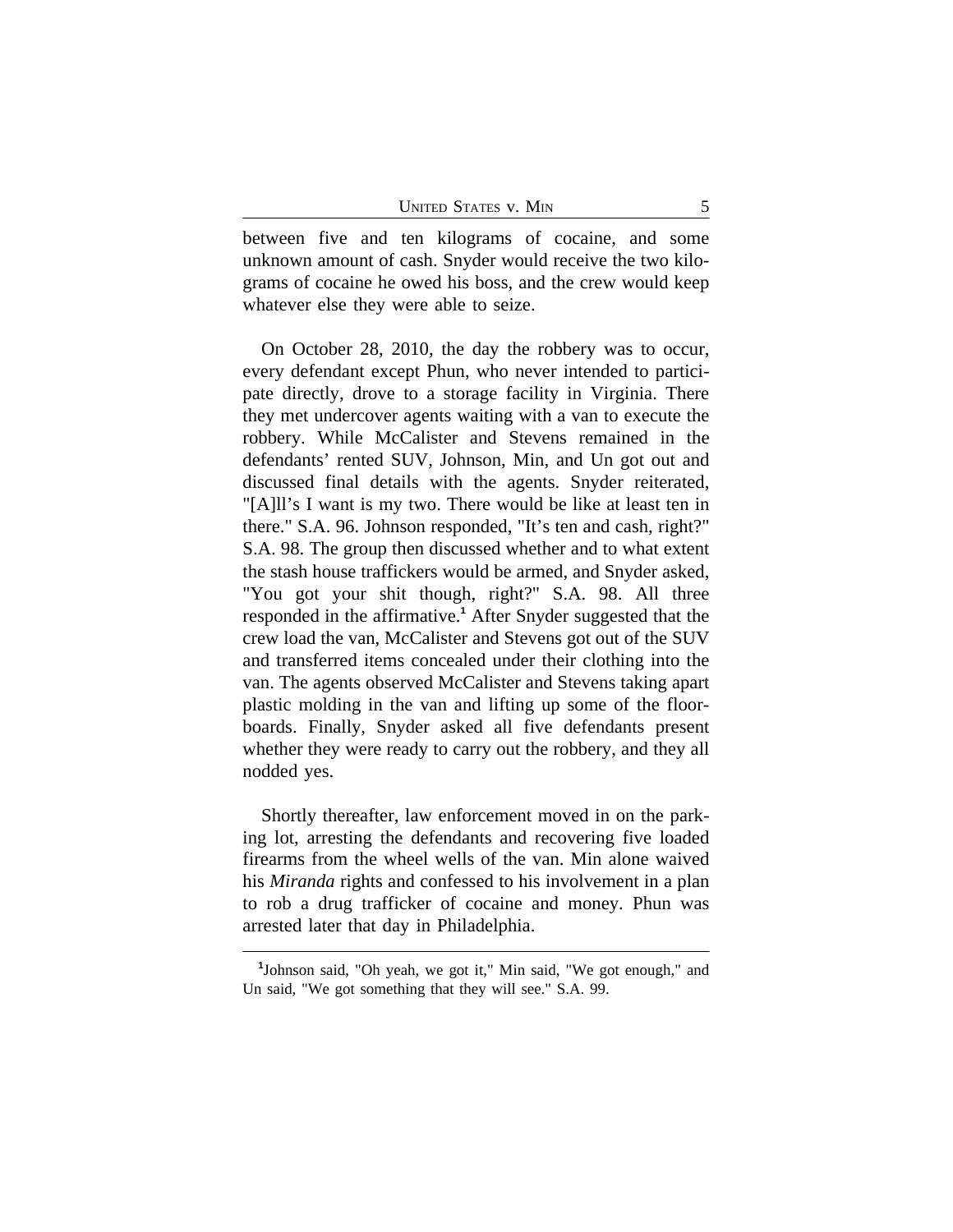The six defendants were each indicted on three counts: (1) conspiracy to interfere with interstate commerce by robbery, 18 U.S.C. § 1951(a); (2) possession of firearms during a crime of violence, 18 U.S.C.  $\S 924(c)$ ; and (3) conspiracy to possess with the intent to distribute 5 kilograms or more of cocaine, 21 U.S.C. § § 841(a)(1), 846.

After the district court denied defendants' motions to sever, all six defendants were tried jointly and Min's redacted confession was introduced against him with a limiting instruction. The government had replaced the names of any defendants except Min with non-specific terms such as "another person," "a third person," "others," and "one of the others," and had written the statement from the perspective of an officer interviewing Min. *See, e.g.*, J.A. 103 ("MIN stated the following: At approximately 9:00 p.m. the night before, another person asked MIN if he would take a trip the next day to 'take care of business,' which MIN understood to mean that they were to pick up some drugs in Virginia. To MIN's knowledge, this other person was making the trip at the request of a third person."). None of the defendants testified at trial. Detective Snyder testified extensively about his understanding of recorded conversations he had with Phun in the course of planning the robbery.

Phun, Un, Min, and Johnson were convicted on all three counts; Stevens and McCalister were convicted on counts one and two only. All six defendants timely appealed.

II.

### A.

We first address whether the district court erred in denying the five non-confessing defendants' motions to sever and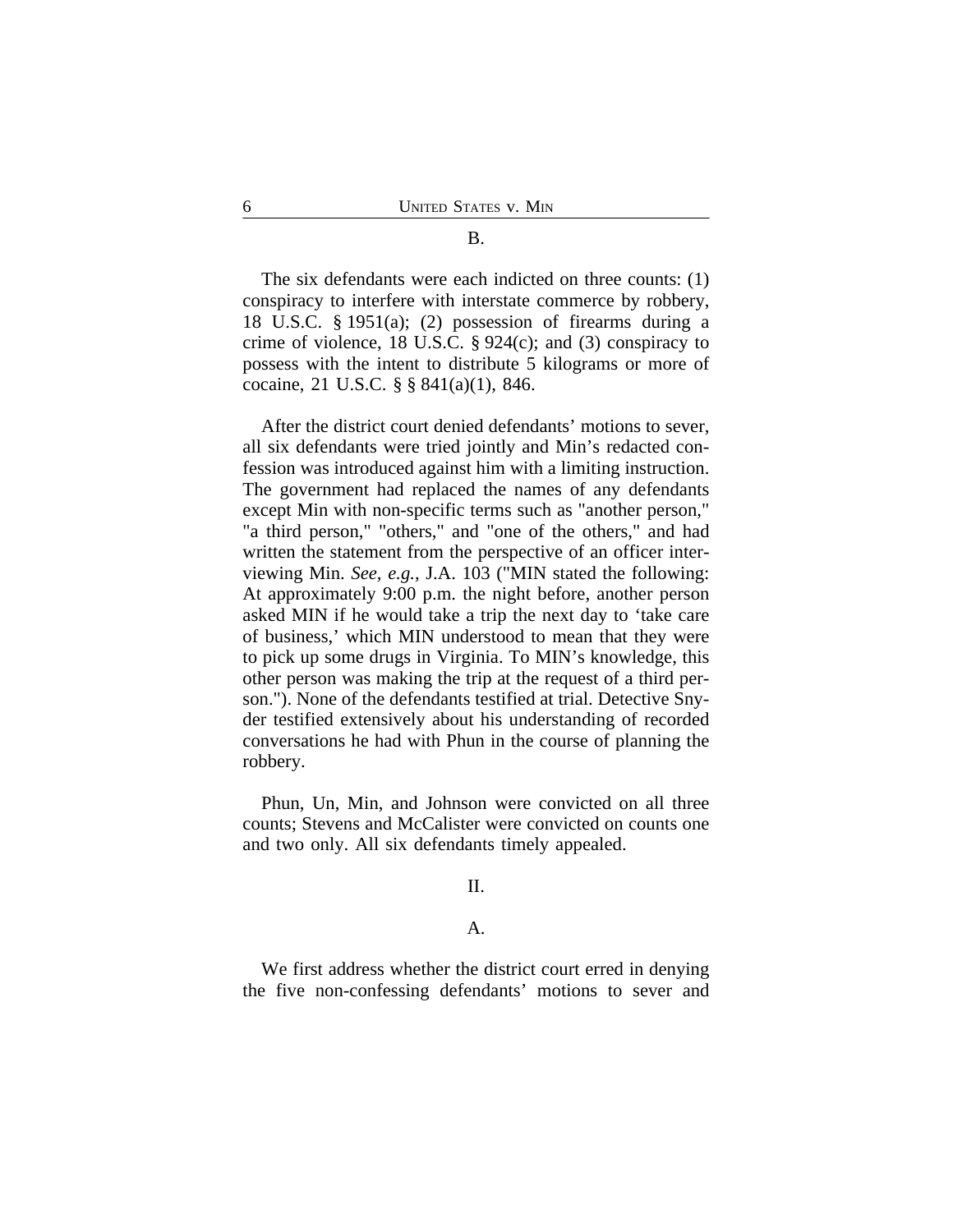admitting the redacted confession of their non-testifying codefendant, Min, in the resulting joint trial. We review the decision to deny a motion to sever for abuse of discretion, though we review whether the admission of evidence violated the Confrontation Clause de novo. *United States v. Lighty*, 616 F.3d 321, 348, 376 (4th Cir. 2010).

Generally, defendants may, and indeed should, be indicted and charged together if they are alleged to have participated in the same act or transaction. *See* Fed. R. Crim. P. 8(b); *Zafiro v. United States*, 506 U.S. 534, 537 (1993). When such defendants have been joined properly under Rule 8(b), a district court should grant severance under Rule 14 "only if there is a serious risk that a joint trial would compromise a specific trial right of one of the defendants, or prevent the jury from making a reliable judgment about guilt or innocence." *Zafiro*, 506 U.S. at 539. Although limiting instructions often will suffice to cure any risk of prejudice as a result of the joint trial, in some situations the risk of prejudice is so high as to require a separate trial. *United States v. Hayden*, 85 F.3d 153, 160 (4th Cir. 1996).

Such a situation can arise where the out-of-court confession of a non-testifying codefendant, admissible against himself but inadmissible hearsay against anyone else, inculpates one or more of the other defendants. In *Bruton v. United States*, the Supreme Court acknowledged that the prejudice resulting from the introduction of a non-testifying codefendant's confession that directly implicates the defendant is so severe that even when the jury is instructed to consider the confession only against the codefendant, the other defendant's Sixth Amendment right to confrontation is necessarily violated. 391 U.S. 123, 135-37 (1968) ("[W]here the powerfully incriminating extrajudicial statements of a codefendant, who stands accused side-by-side with the defendant, are deliberately spread before the jury in a joint trial . . . we cannot accept limiting instructions as an adequate substitute for [the defendant's] constitutional right of cross-examination.").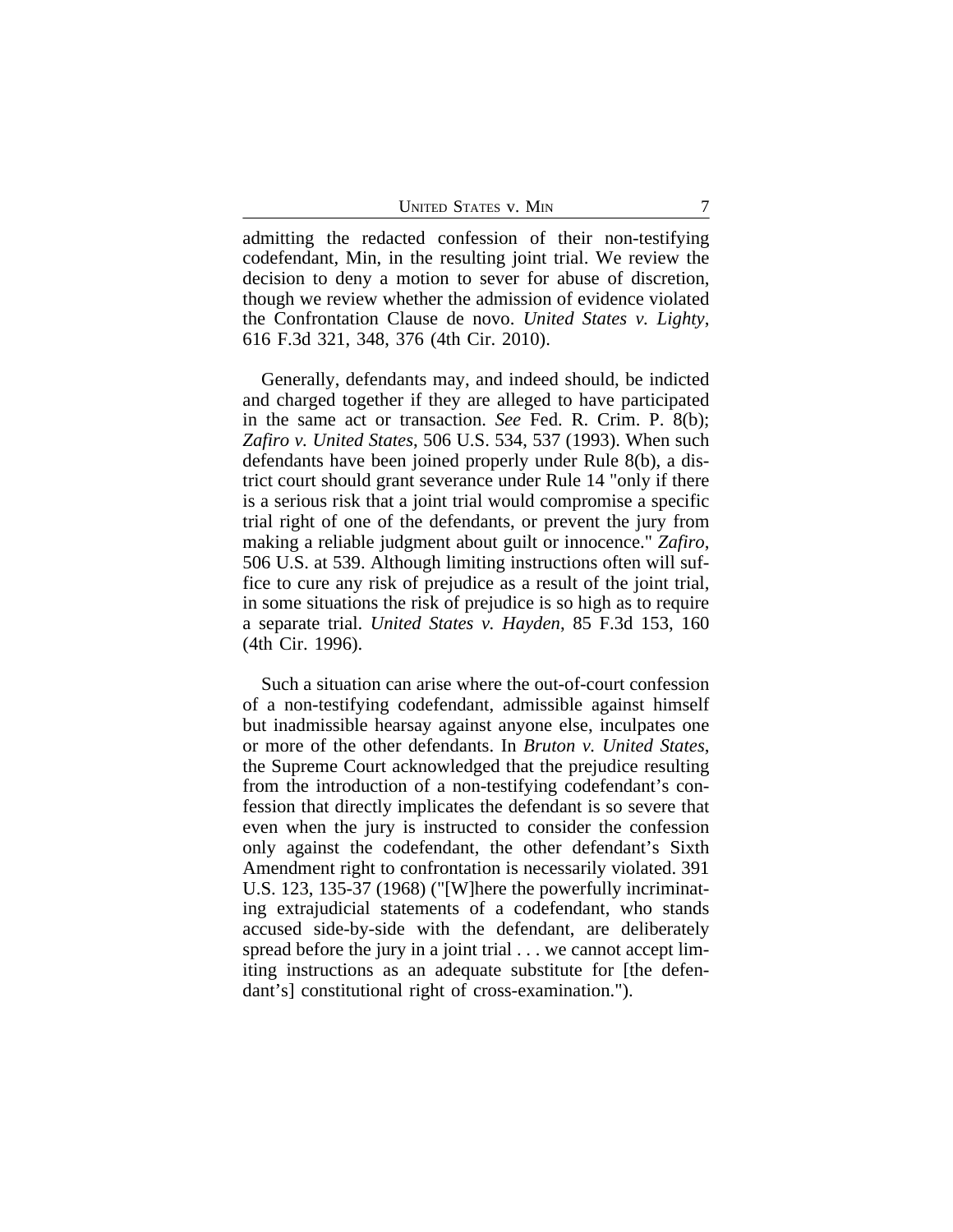Subsequent decisions have refined *Bruton*'s holding significantly. First, in *Richardson v. Marsh*, the Supreme Court held that the Confrontation Clause is not implicated so long as the codefendant's confession, accompanied by a limiting instruction, "is redacted to eliminate not only the defendant's name, but any reference to his or her existence." 481 U.S. 200, 211 (1987). This is true even when the confession "inferentially incriminates" the defendant because other evidence admitted subsequently at trial clearly links the defendant to the statement in an inculpatory manner. *Id.***<sup>2</sup>**

The Supreme Court later clarified that a codefendant's confession is facially, not inferentially, incriminatory if it "replace[s] a proper name with an obvious blank, the word 'delete,' a symbol, or similarly notif[ies] the jury that a name has been deleted." *Gray v. Maryland*, 523 U.S. 185, 195 (1998).**<sup>3</sup>** The Court reasoned that redaction which directly reveals the existence of the non-confessing defendant prejudices him in much the same way as the direct accusation in *Bruton*. Under *Gray*, a confession is "facially incriminatory," and thus inadmissible even with a limiting instruction, where the inferences required to link the statement to the defendant are of the type

**<sup>2</sup>**Specifically, in *Richardson*, the codefendant's statement recounted his conversation with another person during the car ride on the way to the scene of the crime, in which they planned the details of the crime. 481 U.S. at 208-11. When a third person and the confessing codefendant were tried jointly, the statement was redacted to eliminate all mention of the fact that the defendant had been in the back seat of the car at the time. Later, the defendant herself testified that she was in the car, which implied she had heard the conversation described in the confession, and knew of the plan to commit the crime. The Supreme Court deemed the confession admissible (with a limiting instruction), reasoning that where "such linkage is involved, it is a less valid generalization that the jury will not likely obey the instruction to disregard the evidence. Specific testimony that 'the defendant helped me commit the crime' is more vivid that inferential incrimination, and hence more difficult to thrust out of mind." *Id.* at 208.

**<sup>3</sup>**The codefendant in *Gray* "responded to the question 'Who was in the group that beat Stacey,' with the phrase, 'Me, [space], and a few other guys.'" 523 U.S. at 192.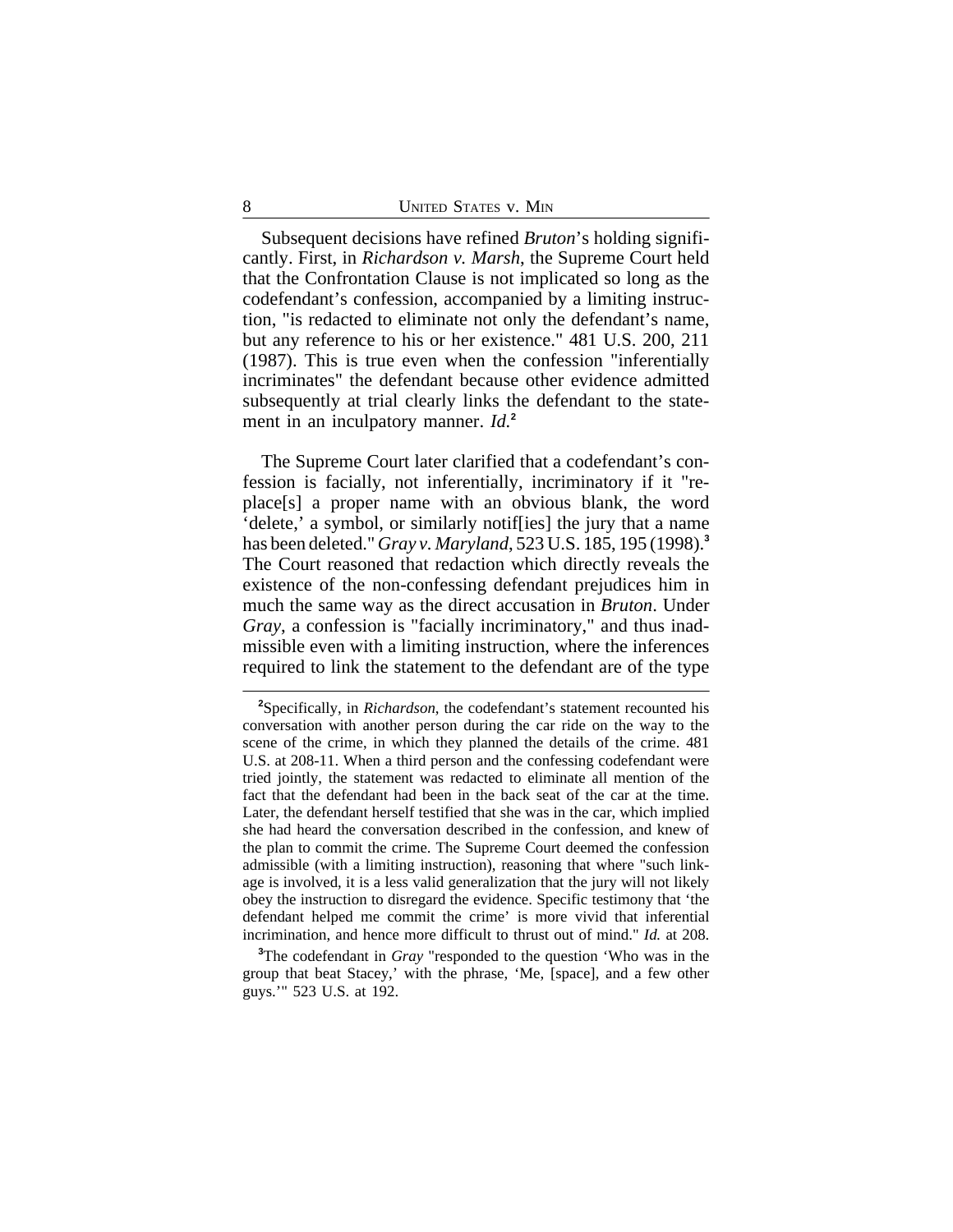| <b>UNITED STATES V. MIN</b> |  |
|-----------------------------|--|
|                             |  |

"that a jury ordinarily could make immediately, even were the confession the very first item introduced at trial." *Id.* at 196.

The Supreme Court has yet to face a situation in which a confession's reference to other defendants is less obvious than a blank space, such as where defendants' names are replaced with generic pronouns. However, taking our cue from hints in *Gray*, **4** we have held admissible a codefendant's redacted statement that referred to the existence of another person through neutral phrases. *United States v. Akinkoye*, 185 F.3d 192, 198 (4th Cir. 1999). In that case, each of two codefendants made an out-of-court statement implicating the other. The statements were altered by replacing the defendants' respective names with the phrases "another person" or "another individual." *Id.*

By concluding that the admission of these redacted statements did not offend *Bruton* and affirming the district court's denial of the defendants' motions to sever, *Akinkoye* dictates our decision here. Unlike in *Gray*, the obfuscation of the names of other defendants in the version of Min's confession admitted at trial was not obvious. Written in the third person and in grammatically correct phrases, the redacted confession referred generally and without facial incrimination to some number of individuals who could, or could not, be the other defendants.**<sup>5</sup>** The statement did not implicate any one defen-

**<sup>4</sup>** In his majority opinion in *Gray*, Justice Breyer wrote: "Why could the witness not, instead, have said: . . . 'Me and a few other guys?'" 523 U.S. at 196. Notably, Justice Breyer's suggestion does not, strictly speaking, *replace* the defendant's name with the neutral term, "a few other guys," because that term was in the original statement. Instead, it merely deletes all reference to the defendant in a way that makes grammatical sense but does not render the redaction obvious, as in *Richardson*.

**<sup>5</sup>**Although the confession strongly corroborated other inculpatory evidence presented at trial, we reiterate that confessions do not become facially incriminatory when the government introduces evidence at trial that links the confession to other defendants. To allow as much would offend *Richardson*, which rejected a rule requiring judges to weigh the evidence to be presented at trial in order to rule on the admissibility of a confession. 481 U.S. at 210.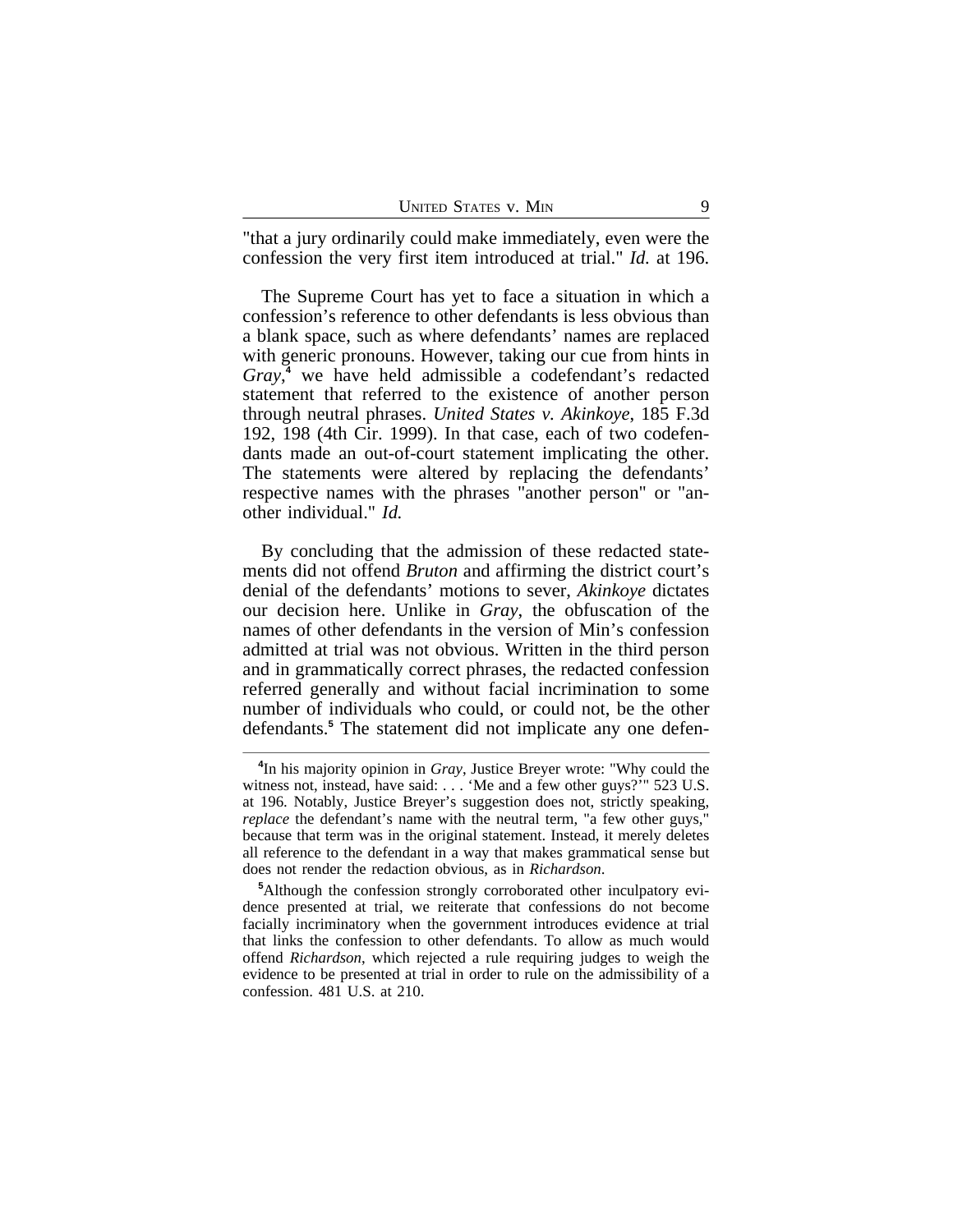dant in particular, nor did it leave the jury to fill in any obvious blanks. For these reasons, we conclude that the district court did not abuse its discretion by denying defendants' motions to sever, and that Min's redacted confession was properly admitted against him with a limiting instruction.

B.

Next, we turn to defendants' impossibility argument, a major focus of their challenge. That the stash house, drugs, and entire factual premise of the robbery were the fictional creation of law enforcement officers, they argue, should be a defense to their conspiracy charges. This argument takes several forms. Primarily, defendants assert that factual impossibility renders the evidence against them insufficient. They also contest the district court's decision to prohibit defense counsel from arguing impossibility during closing argument, and challenge the exclusion from the jury instructions of impossibility as a defense. Because each of these arguments relies on the same premise, we first address defendants' underlying legal argument as a whole, concluding that factual impossibility is not a defense to the crime of conspiracy. We then discuss more specifically the sufficiency of the evidence in this case.

1.

We have yet to face the question of whether factual impossibility is a defense to the crime of conspiracy. The fundamental tenets of conspiracy law, however, in addition to the persuasive reasoning of several of our sister circuits, compel our determination that it is not.

It is well-established that the inchoate crime of conspiracy punishes the agreement to commit an unlawful act, not the completion of the act itself. *See United States v. Jimenez Recio*, 537 U.S. 270, 274 (2003). Indeed, in the specific context of conspiracies to distribute cocaine in violation of 21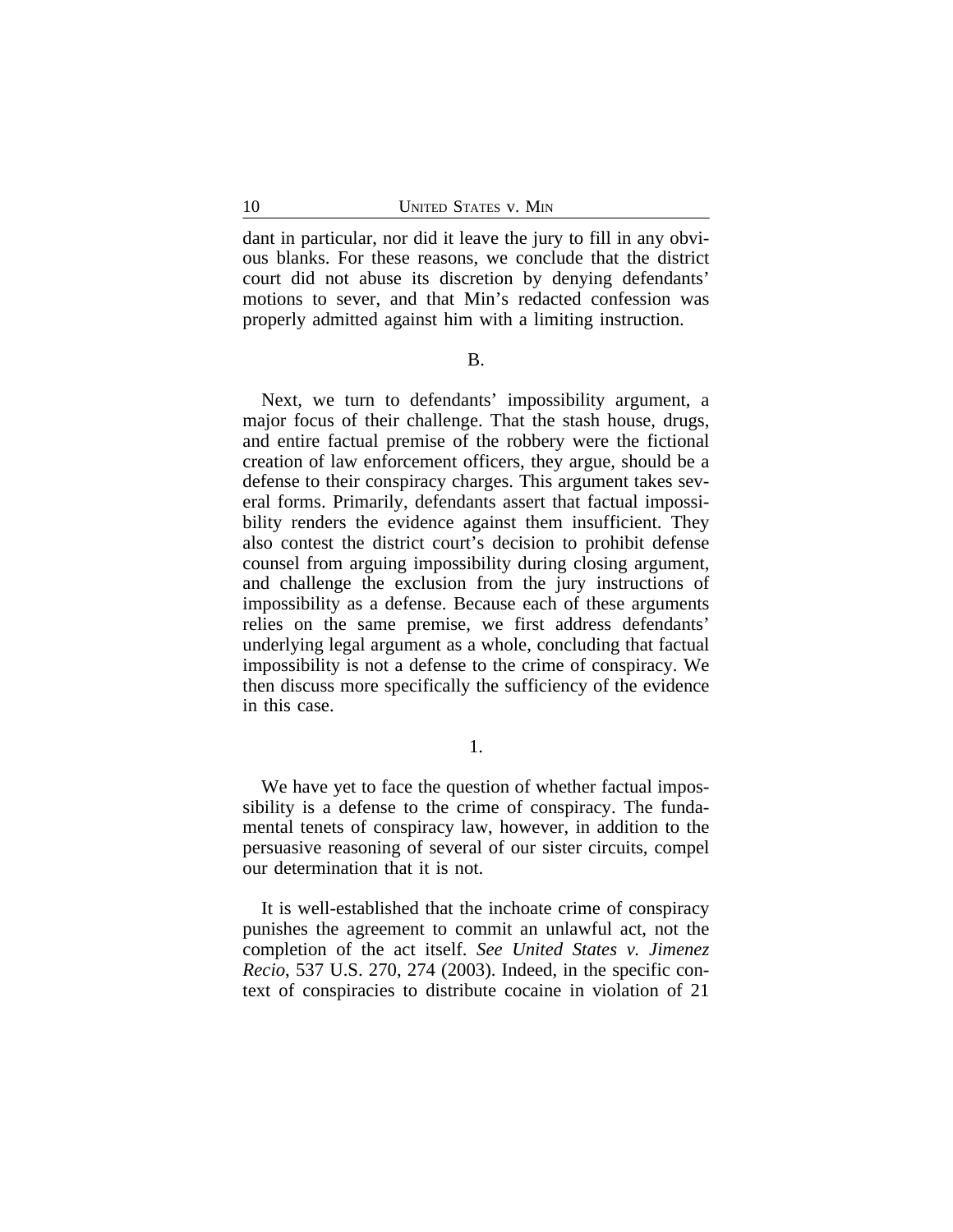UNITED STATES V. MIN 11

U.S.C. § 846, not even a single overt act in furtherance of the conspiracy is required. *United States v. Shabani*, 513 U.S. 10, 15 (1994). Because "special conspiracy-related dangers remain" apart from the danger of attaining the particular objective, impossibility does not terminate conspiracy. *Jimenez Recio*, 537 U.S. at 275.

In *Jimenez Recio*, the Supreme Court held that the charge of conspiracy was not defeated where police actions frustrated the conspiracy's specific objective before its completion without the conspirators' knowledge. *Id.* That holding extends naturally to the present case, where the police had defeated the criminal objective from the beginning, by inventing it. *Cf. United States v. Belardo-Quinones*, 71 F.3d 941, 944 (1st Cir. 1995) ("There is no basis for making a distinction between those who start a conspiracy that is impossible from the beginning and one who joins a conspiracy that has become impossible due to intervening events unknown to the conspirators."). Defendants have offered no convincing reason to distinguish the type of impossibility deemed irrelevant to conspiracy in *Jimenez Recio* from the type of impossibility we confront here.

In addition, several of our sister circuits have faced similar "stash house sting" cases in which law enforcement agents fabricated the existence of drugs, and all have concluded that factual impossibility is not a defense to the inchoate offense of conspiracy. *See, e.g.*, *United States v. Corson*, 579 F.3d 804, 810 (7th Cir. 2009) ("Though it might seem odd, the fact that the stash house, the drugs—indeed the whole plot—was fake is irrelevant. That the crime agreed upon was in fact impossible to commit is no defense to the crime of conspiracy. The crime of conspiracy is the agreement itself.") (internal citations omitted); *United States v. Orisnord*, 483 F.3d 1169, 1177 (11th Cir. 2007); *United States v. Rodriguez*, 360 F.3d 949, 957 (9th Cir. 2004); *see also United States v. Giry*, 818 F.2d 120, 126 (1st Cir. 1987) (finding factual impossibil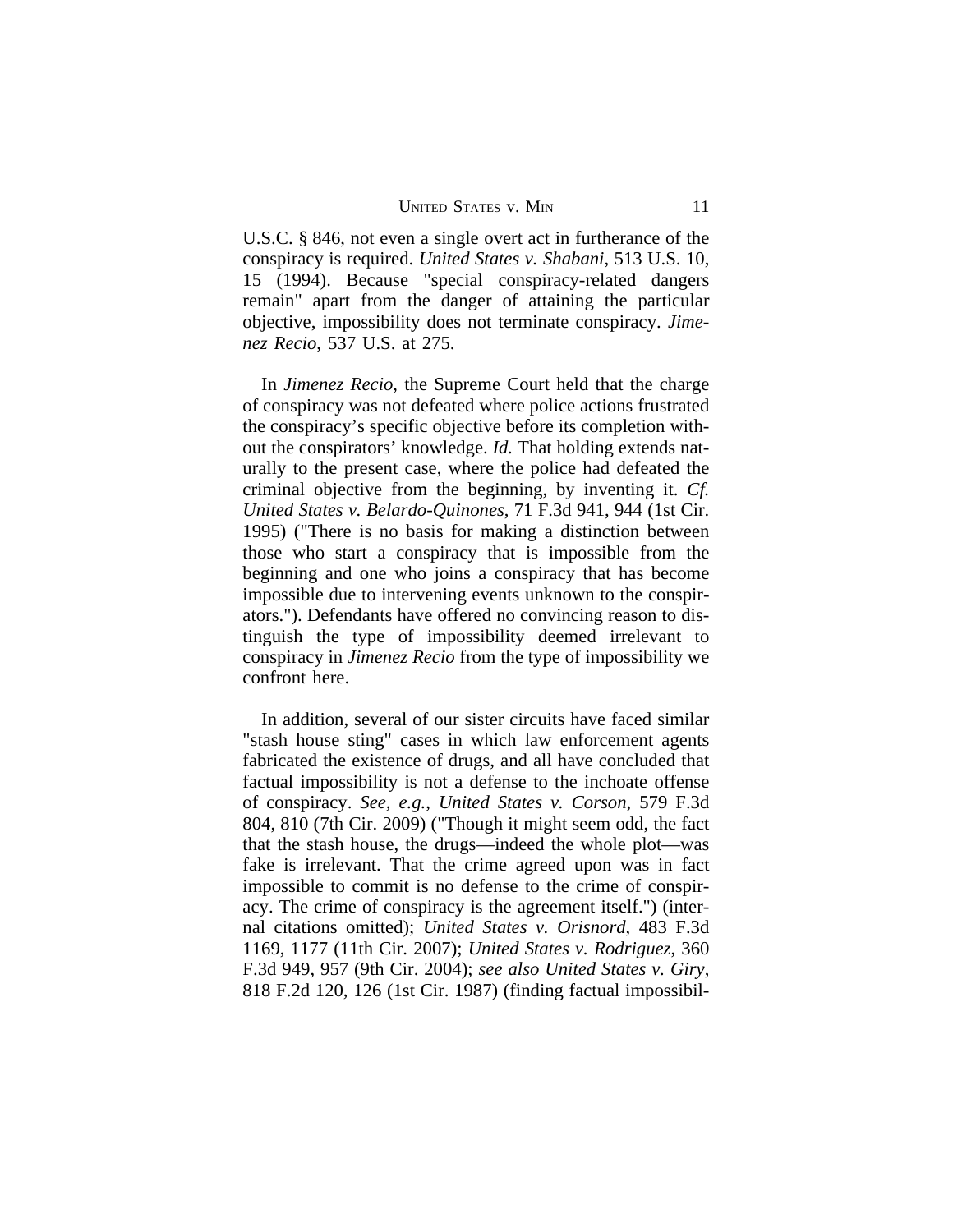ity irrelevant to crime of conspiracy to import cocaine orchestrated by DEA agents). We agree.**<sup>6</sup>**

2.

Defendants' related insufficiency of the evidence claims merit brief individual mention. In addition to our conclusion that the impossibility of the conspiracy's objective did not render the evidence insufficient as a matter of law, we also find that the evidence was more than sufficient to sustain each conviction on these particular facts.

We review the sufficiency of the evidence to support a conviction under a substantial evidence standard, which requires us to view the evidence in the light most favorable to the government and inquire whether a reasonable finder of fact could find the essential elements of the crime beyond a reasonable doubt. *United States v. Hackley*, 662 F.3d 671, 683 (4th Cir. 2011). Defendants argue the evidence established neither the amount of cocaine defendants conspired to steal nor the possession of firearms. We review the evidence introduced to prove each element, and find it supports the jury's verdict as to both beyond a reasonable doubt.

**<sup>6</sup>**We also reject defendants' argument that they were prejudiced by the district court's reprimand of Un's counsel during summations. District courts have wide discretion in managing the conduct of attorneys appearing before them. *See United States v. Singleton*, 107 F.3d 1091, 1103 (4th Cir. 1997). While defendants may not like the manner in which the court exercised its discretion, Un's counsel had fair warning not to argue impossibility during summations. He chose to do so anyway. In addition, the court gave an instruction that the jury should not consider the court's admonishment in weighing the evidence. We must presume the jury followed that instruction. *Richardson*, 481 U.S. at 206. Accordingly, defendants have failed to show any prejudice resulting from the district court's rebuke of Un's counsel.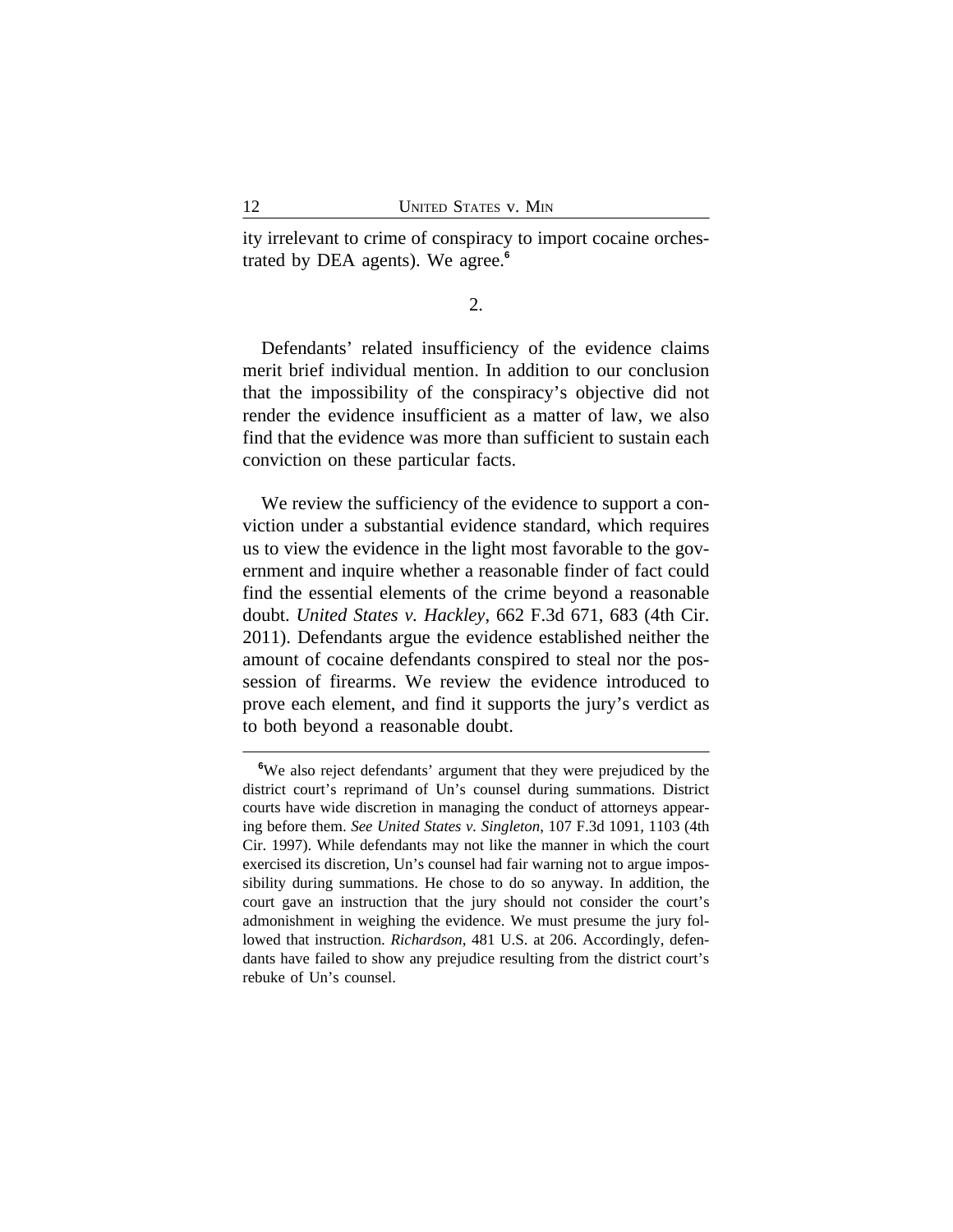Contrary to defendants' assertions, there was ample evidence to establish that the conspiracy involved more than five kilograms of cocaine. The testimony of undercover agents, as well as recorded phone calls and meetings, fully supported the conclusion that the plan was to steal at least five (usually between seven and ten) kilograms of cocaine from the stash house, and that the defendants<sup>7</sup> knew it.

Unlike in *United States v. Hickman*, 626 F.3d 756 (4th Cir. 2010), upon which defendants rely, the evidence here does not invite speculation as to the quantity of narcotics involved. In *Hickman*, we carefully reviewed all of the evidence of actual amounts of heroin seized or known about in the course of a charged four-month conspiracy, and even making all assumptions of dilution and quantity in favor of the government, concluded it fell short of one kilogram. *Id.* at 764-66. We rejected the government's theory that the amount should be inflated based on 25,000 empty vials found in the defendant's possession or the conspirators' apparent familiarity with the drug trade. *Id.* at 767.

In the present case, we need not engage in such calculations and estimations because, unlike in *Hickman*, the evidence introduced was replete with references to the amount of cocaine the defendants conspired to steal. *Hickman* does not stand for the proposition that all evidence of drug amounts for conspiracy charges must be proved by actual seized evidence. To the contrary, we considered evidence of several merely hypothetical transactions in calculating the total amount of heroin in *Hickman*. **8** What *Hickman* requires, and what we

<sup>8</sup>For example, there was evidence that at one point two of the coconspirators spoke about attempting to "do the same thing again." *Id.* at 766.

**<sup>7</sup>**Only four of the defendants, Phun, Un, Min, and Johnson, were convicted on count three of conspiracy to possess five or more kilograms of cocaine. Presumably only they join in challenging the sufficiency of the evidence of the quantity of drugs to be stolen.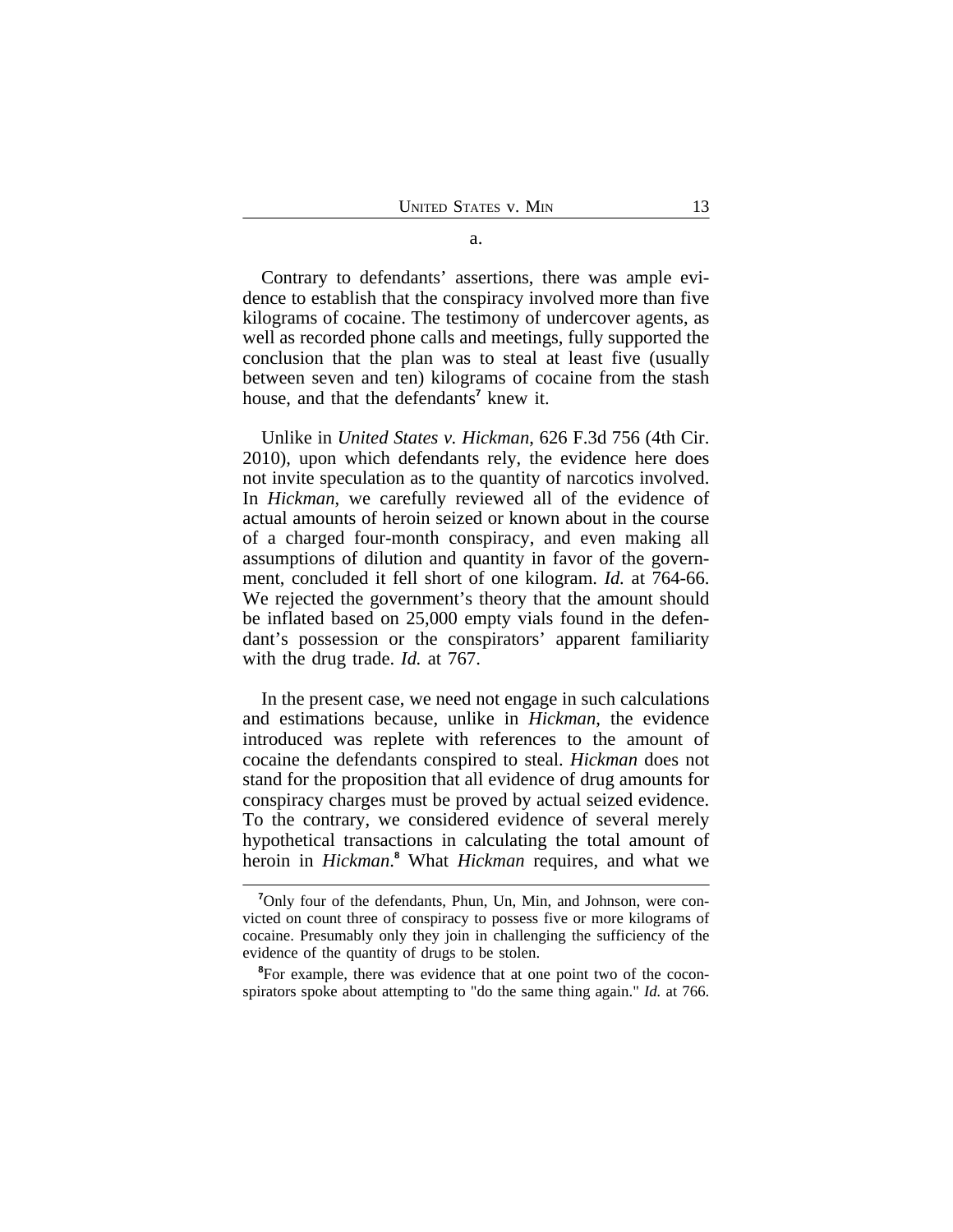have here in abundance, is evidence of the amount of drugs the conspiracy intended to possess and distribute, sufficient to convict on count three.

b.

Similarly, there was a wealth of evidence that the defendants planned to possess firearms while committing the robbery, and did possess them in furtherance of the conspiracy. Again, Detective Snyder's testimony, corroborated by recordings of phone calls and meetings, repeatedly established that the plan was to commit an *armed* robbery of a drug stash location. Further, there was specific evidence that on October 28, 2010, the defendants in fact possessed and carried five firearms to the staging point of the robbery.

Defendants' focus on who owned the van in which the firearms were found, in reliance on *United States v. Blue*, 957 F.2d 106 (4th Cir. 1992), misses the point. That case concerned whether the defendant had dominion and control over a gun located under the driver's seat of a car sufficient to establish constructive possession, because the government produced no evidence that the defendant actually possessed the firearm. The evidence in the present case presents no real question of dominion and control. There was evidence that defendants maintained the guns in their rented SUV until they arrived at the rendezvous point, when defendants Stevens and McCalister moved them to the police van in anticipation of committing the planned robbery. This evidence fully supports the jury's verdict on count two.**<sup>9</sup>**

<sup>9</sup>Defendants additionally argue that the court erred in allowing the jury to convict on count two under a *Pinkerton* liability theory, by which a

Even though there was no evidence of the amount of heroin they intended to seek, nor whether they actually did "do the same thing again," we assumed the jury believed they did, and added to the conspiracy's total the same number of grams as were involved in a previous transaction for which there was evidence of the amount. *Id.*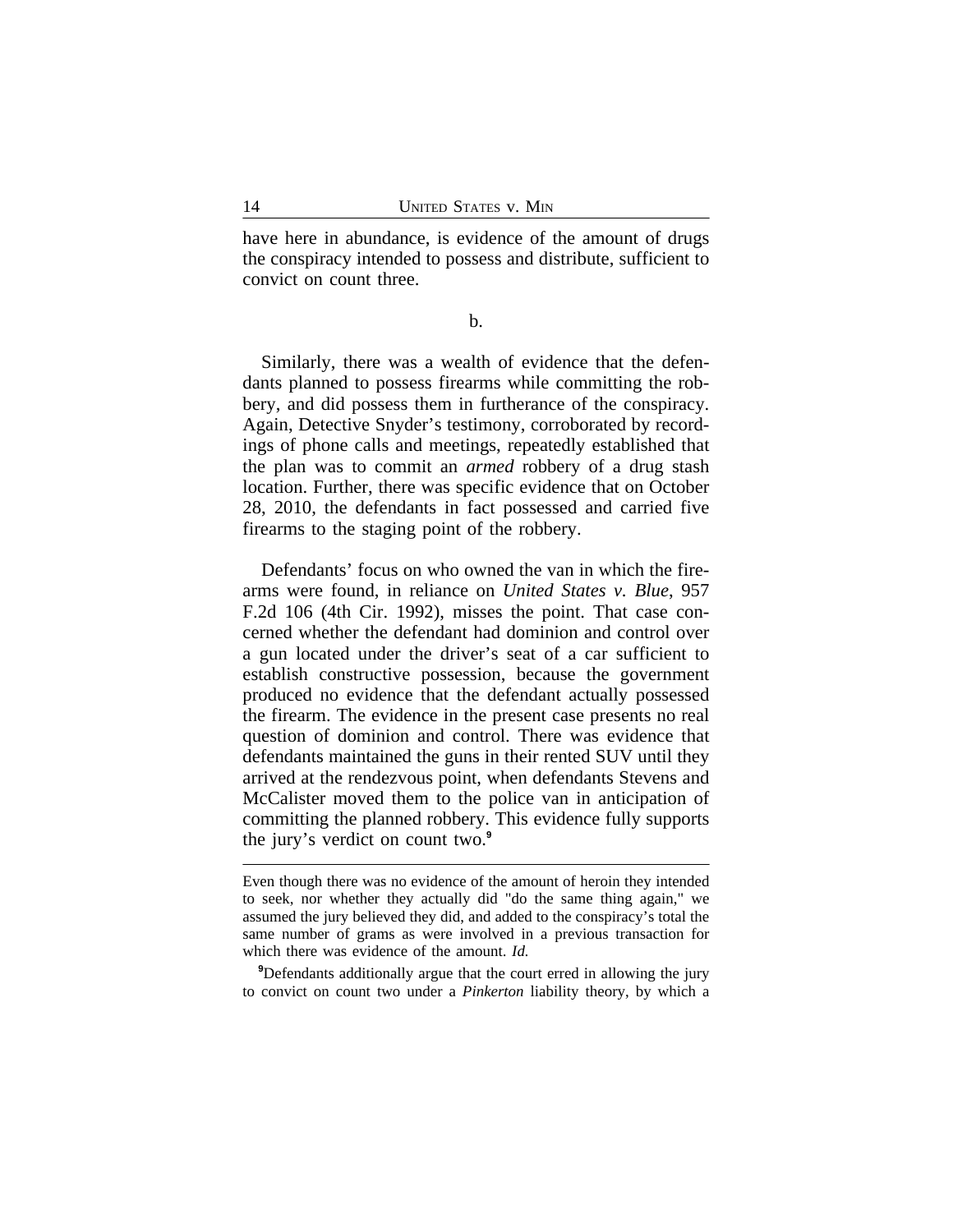#### \*\*\*

In sum, we join our sister circuits in holding that factual impossibility is not a defense to conspiracy. Defendants' agreement to commit an unlawful act is a "distinct evil," *Jimenez Recio*, 537 U.S. at 274 (citation omitted), which Congress has chosen to punish separate and apart from actual commission of the act. Accordingly we reject defendants' arguments that the factual impossibility of the robbery they conspired to commit renders their convictions legally insupportable. We also find that the evidence was more than sufficient to establish the amount of cocaine the defendants conspired to possess, as well as their possession of firearms in furtherance of the conspiracy.

#### C.

Next, defendants challenge the district court's decision to permit Detective Snyder to testify at trial regarding conversations he had with Phun while setting up the sting. For example, Snyder explained Phun's use of shorthand in the following excerpt on direct examination:

member of an unlawful conspiracy is held criminally responsible for any acts his coconspirators undertook in furtherance of the conspiracy. *See Pinkerton v. United States*, 328 U.S. 640 (1946). Defendants' argument relies on the indictment's failure to specify conspiracy for count two. However, defendants mischaracterize vicarious liability, which need not be charged in an indictment because it merely describes the way in which a defendant's conduct violated the particular law charged. *See United States v. Wills*, 346 F.3d 476, 495 (4th Cir. 2003). Furthermore, defendants' argument is specifically foreclosed by *United States v. Ashley*, 606 F.3d 135, 143 (4th Cir. 2010) ("Because we hold that an indictment need not set forth vicarious coconspirator liability, it was not error for the district court to instruct the jury on this theory."). As members of the conspiracy, all of the defendants, including Phun, were legally responsible for the possession of firearms, which was a reasonably foreseeable act by their coconspirators in furtherance of that conspiracy. *Pinkerton*, 328 U.S. at 646-48.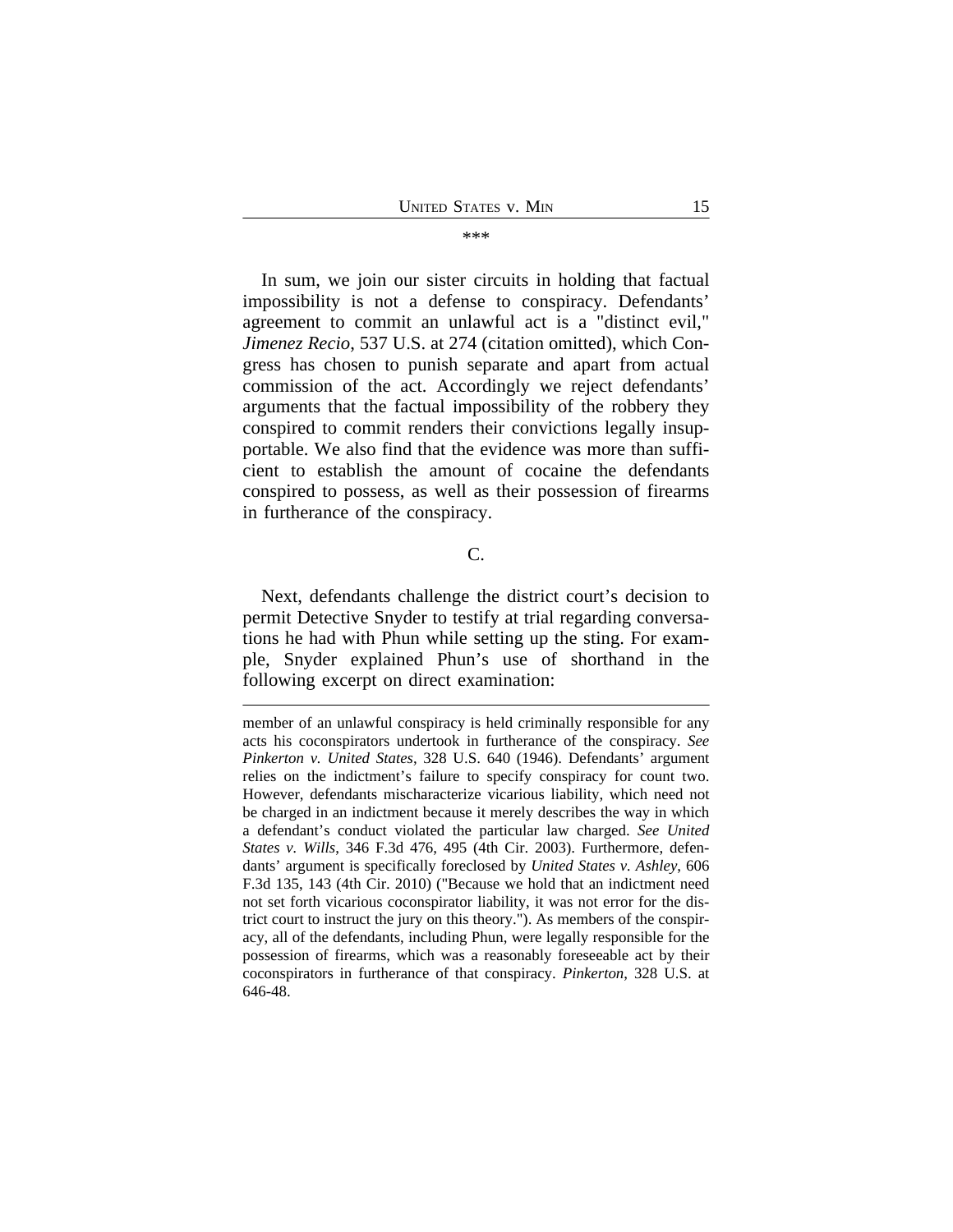Q: Mr. Phun [said]: "I'm expecting the worst. . . . [M]aybe you need somebody . . . taken out. That would actually be easy for me[.]" What did you understand Mr. Phun to be saying to you at that point in the conversation?

A: I understood Mr. Phun to be saying that it would be easier for him to kill these subjects rather than to get the cocaine back. It would be easier for him just to kill them. . . . Taking out means kill.

J.A. 463-64. Defendants assert that this sort of "narrative gloss" testimony is improper under Federal Rule of Evidence 701, which permits lay witness opinion testimony that is "(a) rationally based on the witness's perception; (b) helpful to clearly understanding the witness's testimony or to determining a fact in issue; and (c) not based on scientific, technical, or other specialized knowledge within the scope of Rule 702." Fed. R. Evid. 701. We disagree.

Reviewing the district court's admission of evidence for abuse of discretion, *Lighty*, 616 F.3d at 351, we find that each of Rule 701's requirements is satisfied here.**<sup>10</sup>** First, Snyder's testimony was rationally based on his perception. Crucially, he had been a participant in each of the conversations about which he testified. This contrasts with *United States v. Johnson*, 617 F.3d 286, 293 (4th Cir. 2010), upon which defendants rely, in which we held inadmissible an agent's "post-hoc assessments" about a conversation she had not participated in, reasoning that her opinions were not based on her perception. Unlike the agent in *Johnson*, here Snyder developed his own understanding of what Phun meant, which was rationally based on his general knowledge, the context, and Snyder's past conversations with Phun.

<sup>&</sup>lt;sup>10</sup>The defendants do not contest, and we find, that Snyder's testimony met Rule 701's second requirement, as it was undoubtedly helpful to the jury's ability to understand the conversations.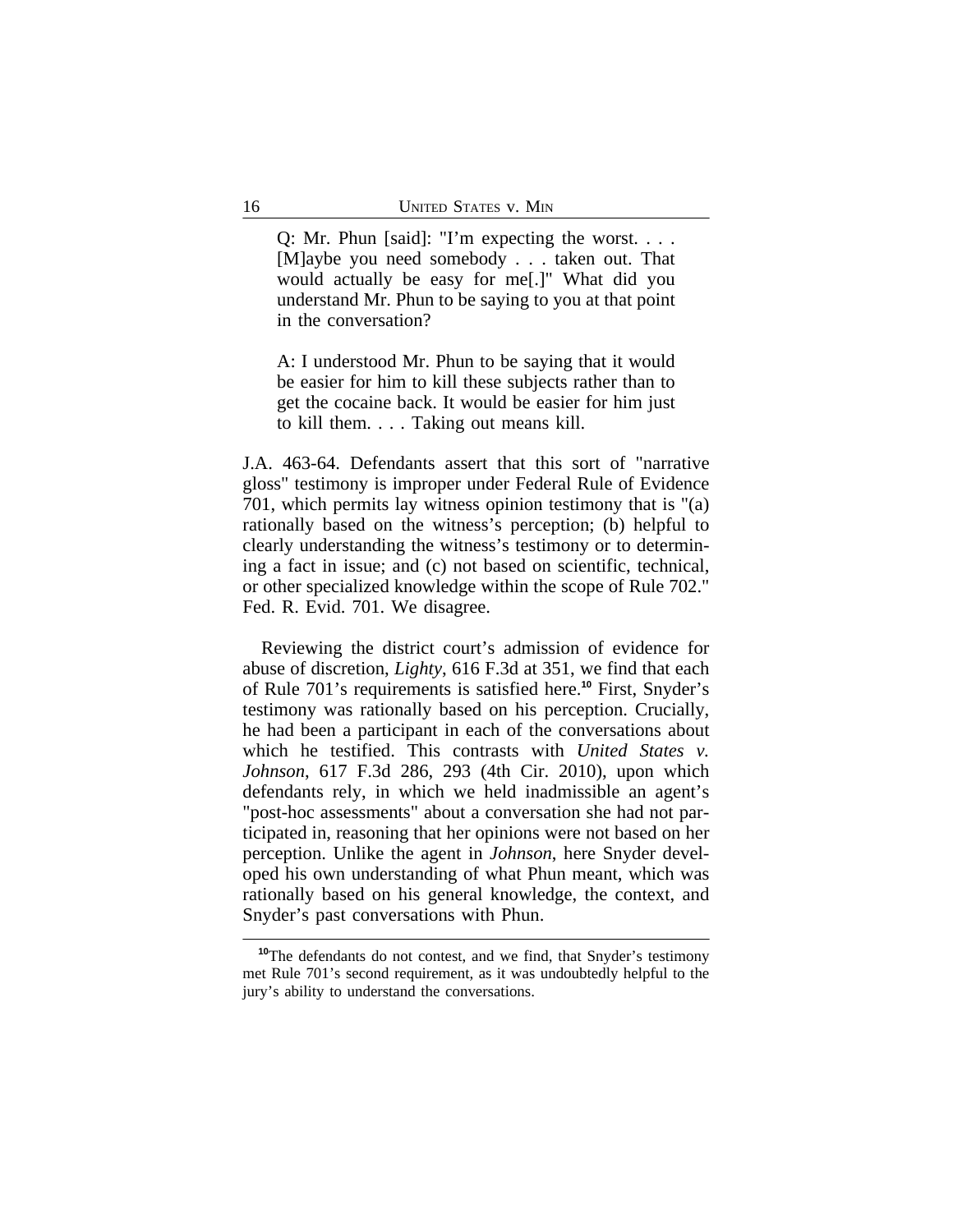Similarly, Snyder's testimony easily meets Rule 701's third requirement. The kinds of questions asked and answers elicited went directly to Snyder's personal knowledge based on his having participated in that conversation, and others, with Phun, rather than calling upon any specialized expertise he might have.**<sup>11</sup>** For example, Snyder testified that he understood Phun to mean "kilograms of cocaine" when he said "bricks" because that was how the term had been used in a previous conversations. J.A. 483. Accordingly, Snyder's testimony, which was rationally based on his own personal perception, was properly admitted.

D.

Lastly, we address Phun's final argument<sup>12</sup> that the correction of an error in his verdict form during the jury's deliberations constituted reversible error.**<sup>13</sup>** In reviewing allegations of improper influence on the jury, we may affirm the judgment "only if there is no reasonable probability that the practice complained of might have contributed to the conviction." *United States v. Camacho*, 955 F.2d 950, 955 (4th Cir. 1992).

Turning first to summarize the circumstances surrounding the allegedly improper influence, we note that the record is far from clear on these events. It appears that, at some point after

**<sup>11</sup>**Even if we were to follow the Ninth Circuit's approach in *United States v. Figueroa-Lopez*, 125 F.3d 1241, 1246 (9th Cir. 1997) (holding inadmissible an agent's testimony that certain activities were consistent with those of an experienced drug trafficker), there is no indication that Snyder gave any testimony similar to that in *Figueroa-Lopez* based on the specialized knowledge of a law enforcement officer.

**<sup>12</sup>**Phun's other individual allegations of error in sentencing are plainly meritless, and we reject them without discussion.

**<sup>13</sup>**Although Phun alone moved for mistrial on this basis below, all six defendants apparently join in the argument on appeal. Even if the argument is not waived for the other five defendants, we discuss prejudice to Phun only because the others have failed to articulate any claim of individual prejudice.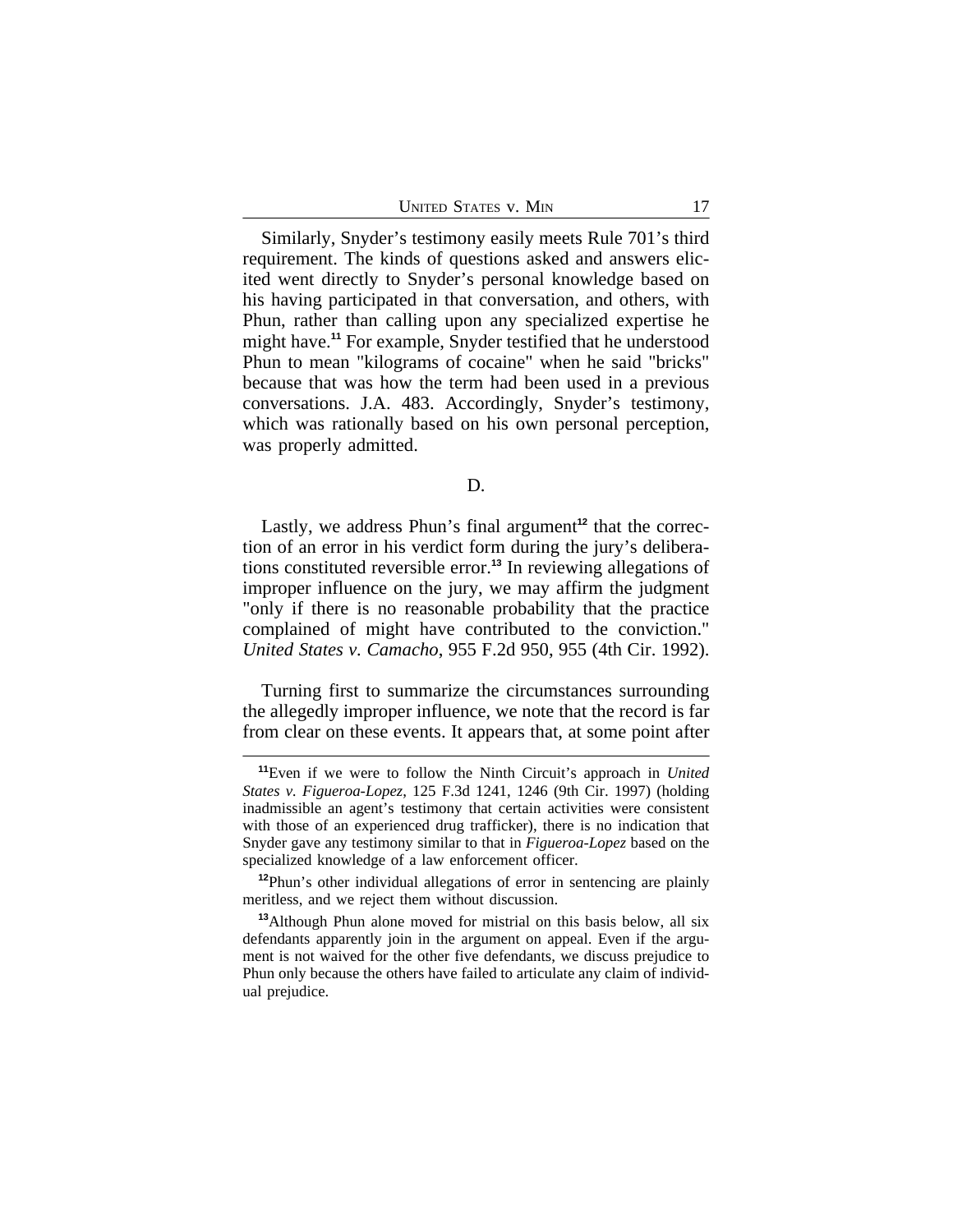the jury began deliberations but before it reached a verdict, the government alerted the court to a typo on Phun's verdict form. For count three only, Un's name appeared where Phun's name should have. The district court created a corrected version of the form, and was prepared to send that form back to the jury. Around that time, someone—perhaps without the court's knowledge—sent the court security officer ("CSO") to determine if the jury had written on Phun's erroneous form. The CSO returned and indicated, in the presence of at least one defense counsel, that the jury had marked the form.

The district court asked counsel to convene in open court. Phun's counsel requested Phun's presence, but the court denied the request because the U.S. Marshals were unable to comply at that time, and the court was uncomfortable with allowing the jury to continue its deliberations with an erroneous verdict form for any longer than necessary. Phun's counsel then indicated he had no objection to the contents of the corrected form itself, but rather took issue with the fact that the verdict form being replaced had been marked by the jury. He argued that it would be confusing and prejudicial to leave the erroneous form in the jury room, but would also be prejudicial to remove the jury's notes from them. The court overruled Phun's counsel's objections and denied his motion for a mistrial.**<sup>14</sup>**

The court adjourned, and the CSO retrieved the original marked-on form and gave the jury the corrected form. About

**<sup>14</sup>**Phun's arguments on appeal echo his motion for a mistrial. Specifically, Phun complains that he was not given notice before the CSO initially "invaded the jury's province" by entering the deliberation room and inquiring about the form. Further, he challenges the district court's refusal to give a curative instruction to the jury indicating that the defendants were not the source of the correction, so as to "avert the jury's holding such a change against the defense." Appellants' Br. at 54. Finally, he objects to the district court's refusal to call the CSO as a witness to testify about what was said in the jury room.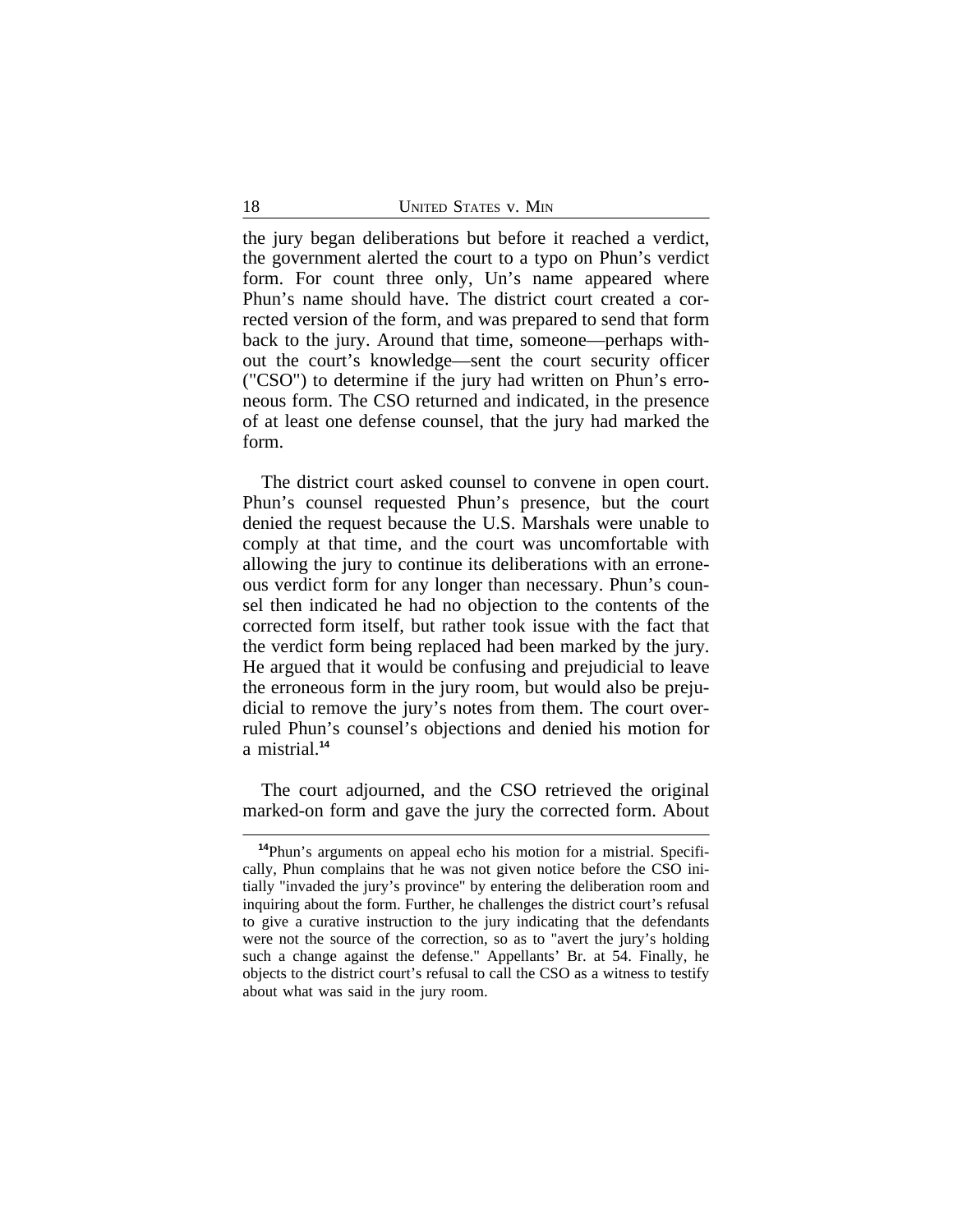UNITED STATES V. MIN 19

an hour later, the jury indicated it had reached a unanimous verdict. Before the jury returned to the courtroom, the district court allowed counsel for both sides to view the original form. The court also read the form's contents aloud in open court, indicating that the jury had checked the spaces labeled "guilty" beside counts one and two, but had not yet filled out the space beside count three, which contained the error.

Defendants fail to identify and we fail to see how any of these events could have improperly influenced the jury. The district court acted properly by quickly correcting a substantial error on the jury form, although the methods it used were admittedly less than ideal. In particular, we note with concern the lack of a transparent and full record regarding these events; the apparent lack of notice to defense counsel prior to the CSO's first interaction with the jury; and the district court's decision, without explanation, to read the jury's markings on the erroneous verdict form aloud in open court. However, we are sympathetic to the district court's position, particularly given the complete lack of cooperation by Phun's counsel in the face of an immediate need for action. Instead of facilitating a mutually agreeable solution, Phun's counsel chose to object on every possible basis, rejecting both correction and non-correction of the erroneous form. And his requests to interview the CSO and for a curative instruction explaining that the error was not the fault of the defendants were properly denied as unrelated to any improper influence on the jury.

Ultimately, we find that, even if some improper influence unclear from the record constituted error, it was harmless. Based on the unique facts of this case, no reasonable probability exists that the events at issue influenced the jury's decision to convict Phun on all three counts. Phun has not provided any coherent explanation for how such an influence could have manifested, and the abundance of evidence supporting the jury's verdict bolsters our conclusion. Accordingly, we